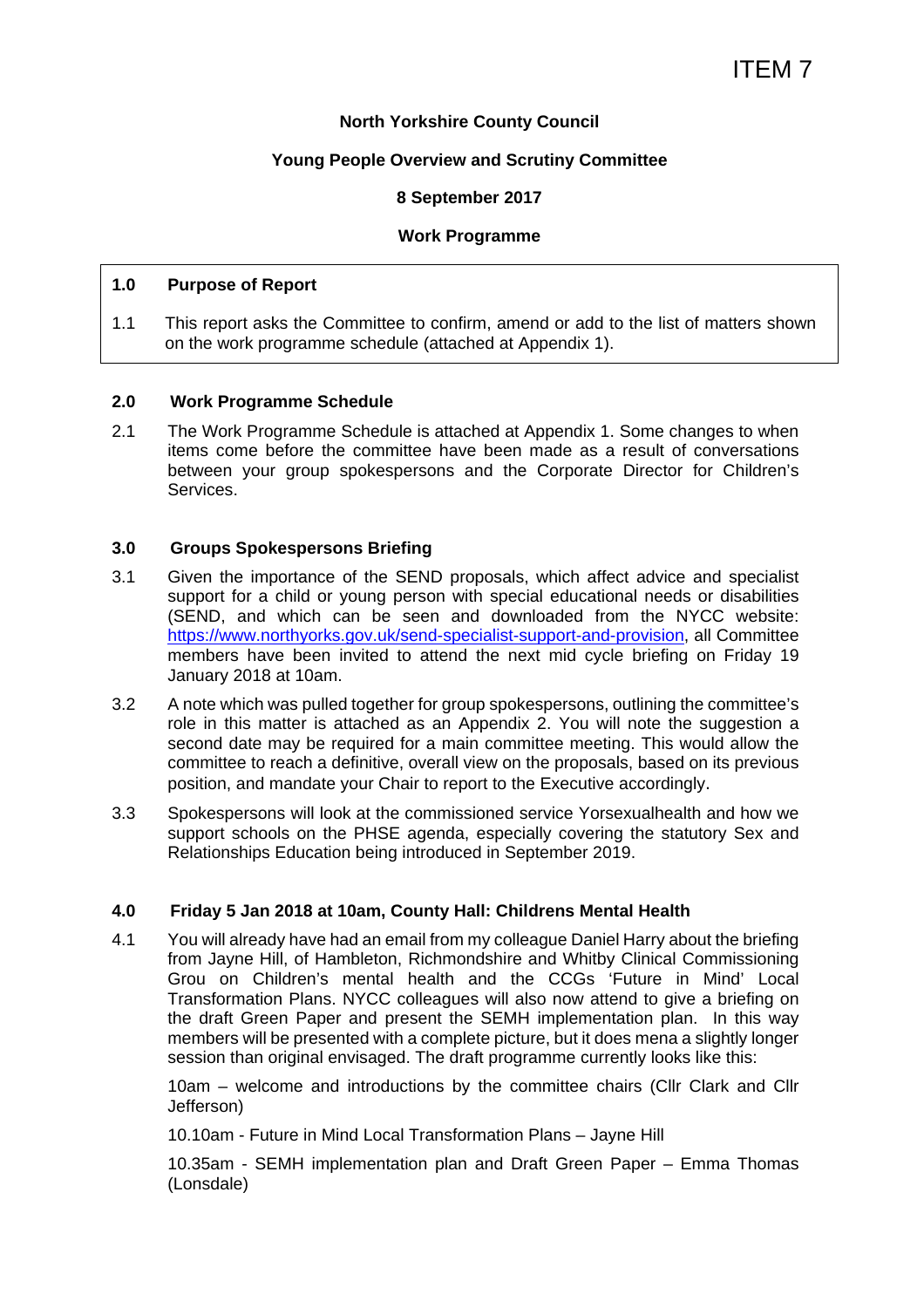11.00am – Q&A

11.45am – next steps and any issues for NYCC scrutiny

#### **5.0 Recommendation**

5.1 The Committee is asked to confirm, comment or add to the areas of work listed in the Work Programme schedule.

DANIEL HARRY SCRUTINY TEAM LEADER County Hall, **Northallerton** 

Author and Presenter of Report: Ray Busby Contact Details: Tel: 01609 532655 E-mail: ray.busby@northyorks.gov.uk 28 November 2017 Background Documents Nil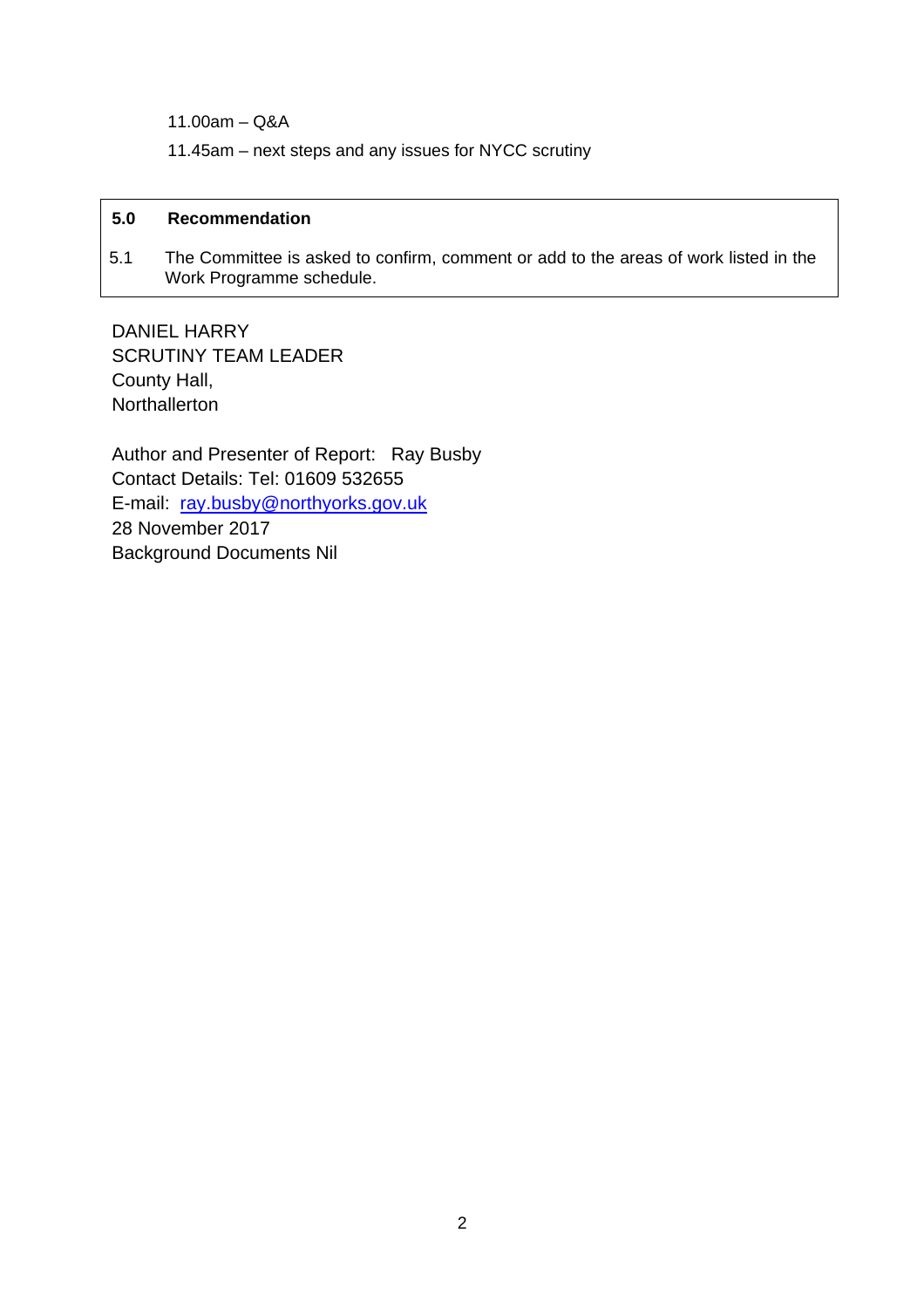# YOUNG PEOPLES OVERVIEW AND SCRUTINY COMMITTEE

#### **Scope**

The interests of young people, including education, care and protection and family support.

#### **Meeting Details**

| Committee meetings | Friday 8 December 2017 at 10.30am  |
|--------------------|------------------------------------|
|                    | Friday 9 March 2018 at 10.30am     |
|                    | Friday 29 June 2018 at 10.30am     |
|                    | Friday 7 September 2018 at 10.30am |
|                    | Friday 7 December 2018 at 10.30am  |
|                    | Friday 1 March 2019 at 10.30am     |
|                    |                                    |
| Mid Cycle Briefing | Friday 19 January 2018 at 10.00am  |
|                    | Friday 1 June 2018 at 10.30am      |
|                    | Friday 19 October 2018 at 10.30am  |
|                    | Friday 18 January 2019 at 10.30am  |
|                    | Friday 12 April 2019 at 10.30am    |

#### **Programme**

| Friday 8 December 2017            |                                              |                               |                  |
|-----------------------------------|----------------------------------------------|-------------------------------|------------------|
| Place planning. Shaping           | Our projections about need/demand and how    | Possibly linked to admissions |                  |
| future education provision        | the LEA shapes/influences provision. Working | analysis and understanding of |                  |
|                                   | with the schools commissioner                | exclusions                    |                  |
| <b>School Admissions - status</b> | How work under diversified schools           | Focus on an account of the    | Paul Brennan     |
|                                   | governance. Our admission procedures now     | customer experience           | William Burchill |
|                                   | and how we expect them, and schools and      |                               |                  |
|                                   | MAT's attitudes to them, to change. How      |                               |                  |
|                                   | place allocations are made;                  |                               |                  |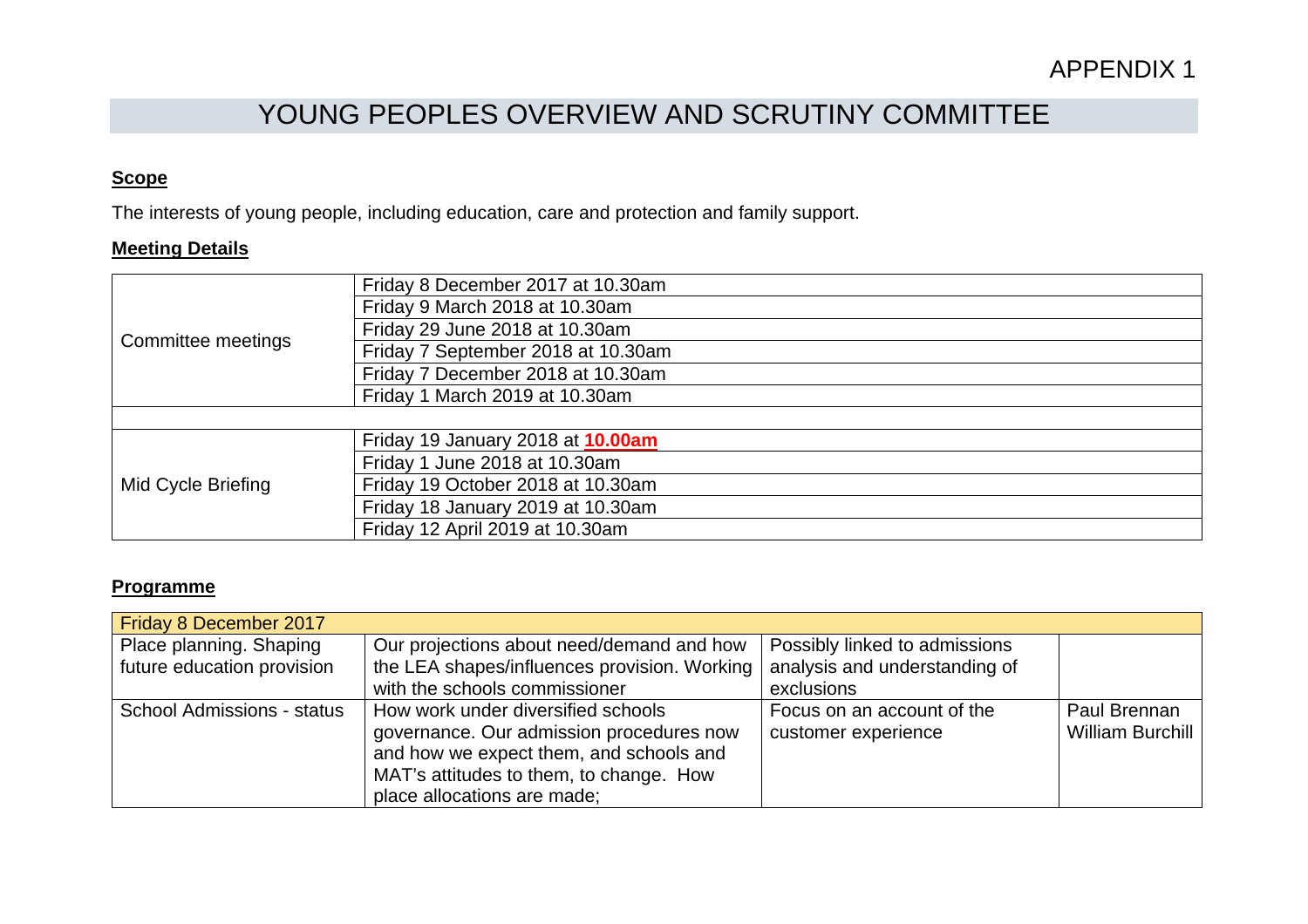| Friday 9 March 2018                                                                           |                                                                                                                                                                                                           |                                                                                                                                                                                                                                                                                          |                           |
|-----------------------------------------------------------------------------------------------|-----------------------------------------------------------------------------------------------------------------------------------------------------------------------------------------------------------|------------------------------------------------------------------------------------------------------------------------------------------------------------------------------------------------------------------------------------------------------------------------------------------|---------------------------|
| Safeguarding                                                                                  | Chairman of Childrens Safeguarding Board<br>presents Annual report. Dialogue about<br>commitment of partners to Safeguarding<br>agenda.                                                                   | Part of a wider consideration of<br>safeguarding. Possible specific<br>focus on Child Sexual<br>Exploitation                                                                                                                                                                             | <b>Nick Frost</b>         |
| Careers                                                                                       | Update on main issues connected with<br>careers "Progression for Success" project.                                                                                                                        |                                                                                                                                                                                                                                                                                          | Katharine<br><b>Bruce</b> |
| Item in relation to managing<br>educational provision in a<br>changing Landscape              |                                                                                                                                                                                                           |                                                                                                                                                                                                                                                                                          |                           |
| Roles and Responsibilities<br>of Parent Governors                                             | The changing role of governors and their<br>responsibilities for performance.                                                                                                                             | What is the picture regarding<br>effective governance and the<br>extent to which schools are<br>transparent and open about their<br>decision making?                                                                                                                                     |                           |
| Friday 29 June 2018                                                                           |                                                                                                                                                                                                           |                                                                                                                                                                                                                                                                                          |                           |
| <b>Supporting Underperforming</b><br>Schools - especially those in<br><b>Special Measures</b> | How does the authority address its statutory<br>requirements such as: requiring schools to<br>"enter into arrangements", specified support;<br>appoint additional governors; suspend<br>delegated budget. | How does the authority<br>$\bullet$<br>address its statutory<br>requirements<br>How does the Regional<br>Schools commissioner act?<br>How does the authority<br>$\bullet$<br>champion excellent<br>performance?<br>How do we/would we work<br>with schools in Special<br><b>Measures</b> | Paul Brennan              |
| <b>Pupil Premium</b>                                                                          | Challenging the use of the pupil premium. An<br>exploration and analysis of schools that do<br>well                                                                                                       | An understanding of local<br>$\bullet$<br>practices and what works best<br>Outcomes - which children<br>$\bullet$<br>appear to be benefitting.                                                                                                                                           |                           |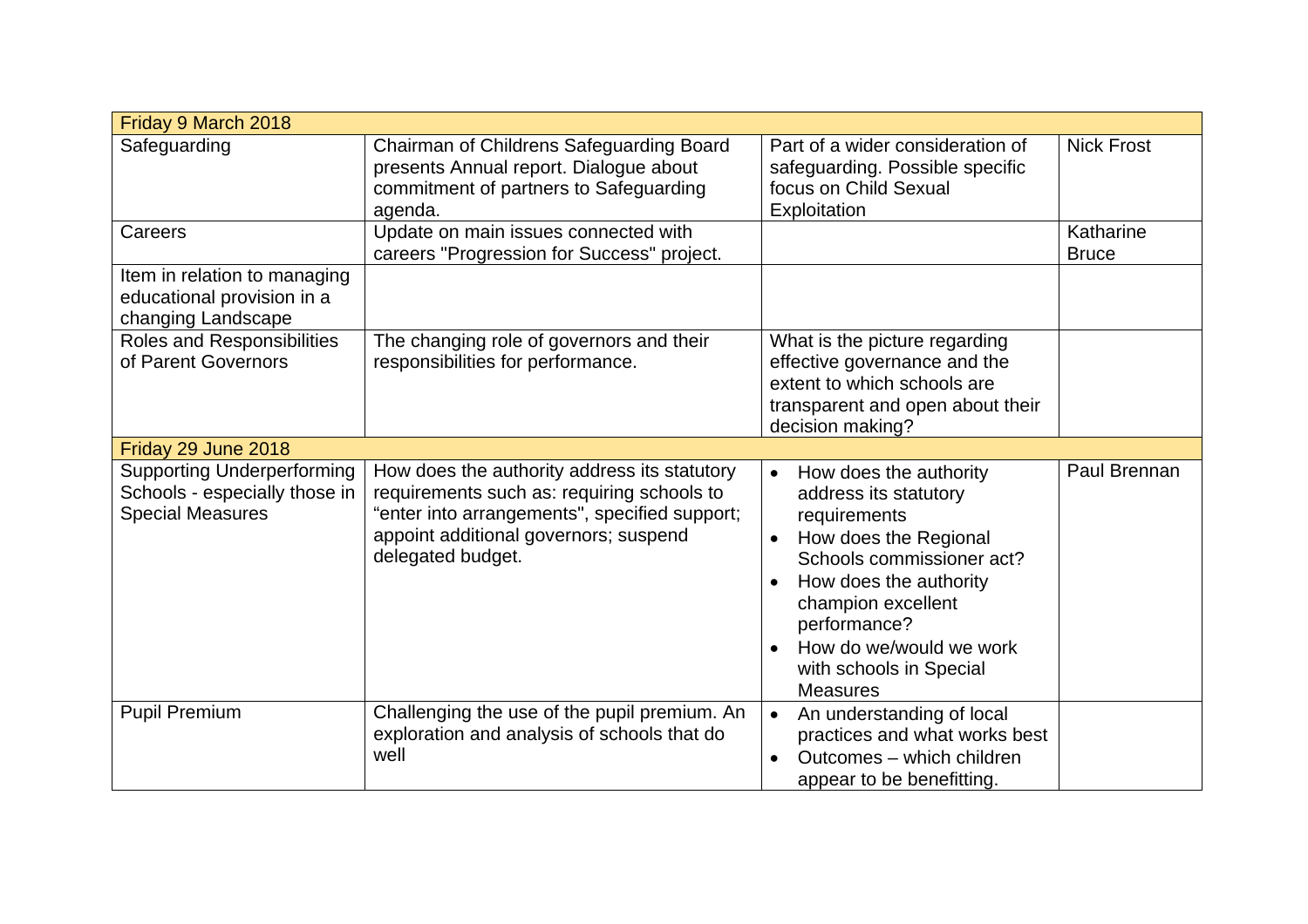|                                                        |                                                                                                                            | Do all schools comply with<br>$\bullet$<br>their statutory obligations with<br>regards to publication etc                                                               |              |
|--------------------------------------------------------|----------------------------------------------------------------------------------------------------------------------------|-------------------------------------------------------------------------------------------------------------------------------------------------------------------------|--------------|
| <b>Early Years Service Across</b><br>North Yorkshire   | Review of Service and challenges                                                                                           |                                                                                                                                                                         |              |
| Friday 7 September 2018                                |                                                                                                                            |                                                                                                                                                                         |              |
| <b>Traded Services</b>                                 | The status, future and effect on traded<br>services of recent and planned changes in<br>educational provision.             | Possibly looking at the range of<br>services being provided, whether<br>"traded" or otherwise, and how<br>the pattern of services are likely<br>to change in the future |              |
| Closing the Gap                                        | Focussing on the Opportunity Area                                                                                          |                                                                                                                                                                         |              |
| Report on progress: Voice,<br>Influence, Participation | Update                                                                                                                     | Possibly involving the Youth<br>Executive                                                                                                                               |              |
| School exclusions -                                    | Prevalence, profile and role of local authority<br>Update on success of proposals and<br>initiatives shared with committee | Probable Introduction at Mid<br>Cycle briefing 1 June 2018                                                                                                              | Jane le Sage |

# **Mid Cycle Briefing Items**

| <b>Date</b>            | <b>Probable Item</b>                                                                                                                                                                                                                                                                                                                                                                                                                             |
|------------------------|--------------------------------------------------------------------------------------------------------------------------------------------------------------------------------------------------------------------------------------------------------------------------------------------------------------------------------------------------------------------------------------------------------------------------------------------------|
| Friday 19 January 2018 | <b>Short Breaks Implementation</b><br>SEND Strategic Review (Committee date (in February) to be decided - either before or<br>after Executive report is published)<br>Yorsexualhealth<br>PHSE Agenda                                                                                                                                                                                                                                             |
| Friday 1 June 2018     | Small Schools - their sustainability and their future<br>Consideration of possible scrutiny work based on understanding the current picture,<br>reassurance that the right action is being taken, evaluating the future<br>The action being taken to ensure small schools achieve good educational outcomes<br>How we help schools, in a varied governance arrangements, be resilient to provide<br>pupils with a depth of learning opportunity, |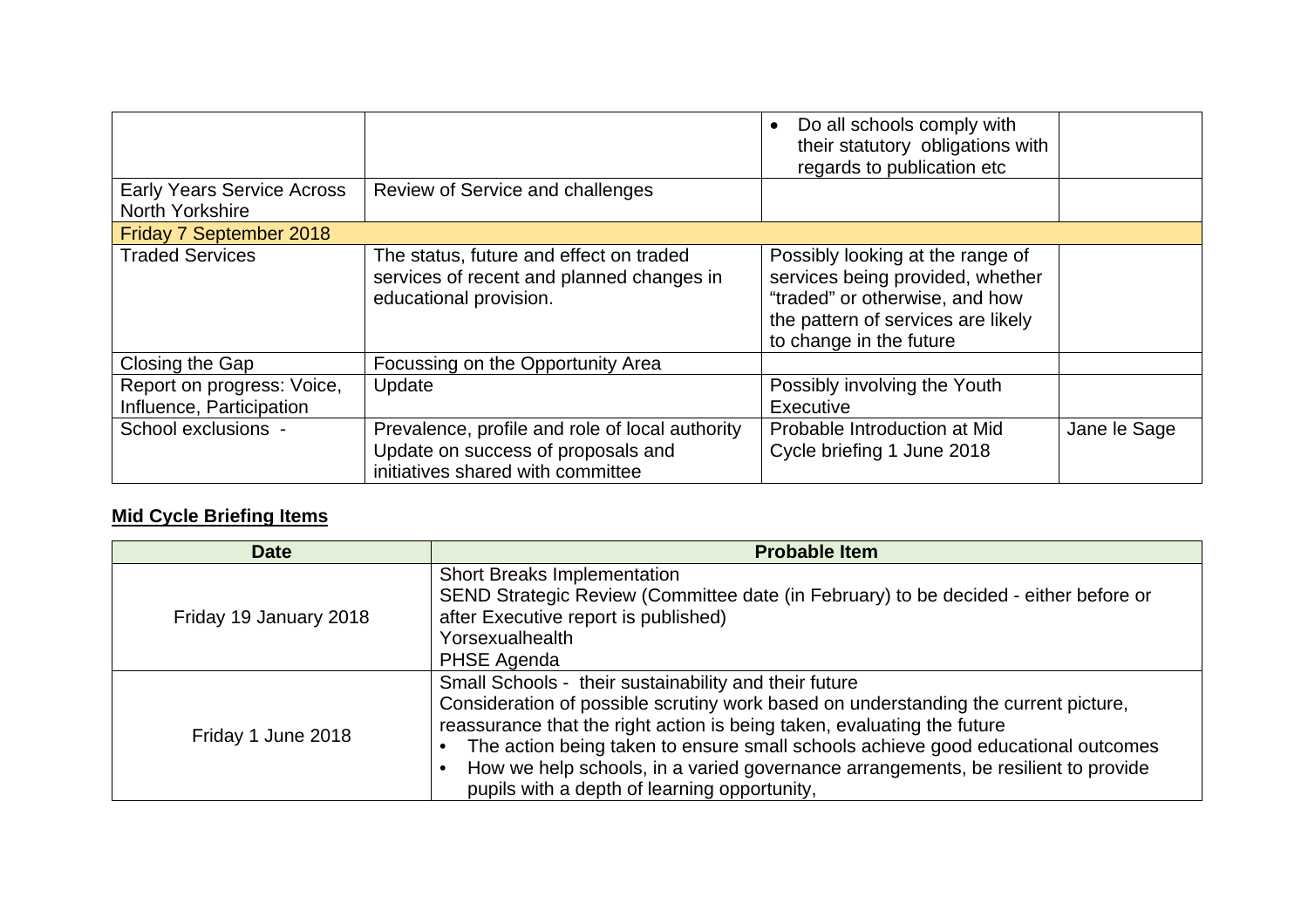| <b>Date</b>            | <b>Probable Item</b>                                                                                                                                                                                                                                                                                                                                                                                                                                                                                                                                                        |  |
|------------------------|-----------------------------------------------------------------------------------------------------------------------------------------------------------------------------------------------------------------------------------------------------------------------------------------------------------------------------------------------------------------------------------------------------------------------------------------------------------------------------------------------------------------------------------------------------------------------------|--|
|                        | What are the factors regarding small school success<br>Mitigating the risk of falling demographics, parental popularity, changes to budget,<br>leadership and issues relating to staff recruitment and retention.<br>How the authority continues in its role of championing children and challenge schools<br>no matter their governance<br>Corporate Parenting and LAC – relationship with scrutiny. Review of latest guidance for<br>councillors<br>Hospital Admissions - Especially mental health services support for young people,<br>managing cases in the community. |  |
| Friday 19 October 2018 | Early Intervention in Schools on Smoking, Drugs, Alcohol. Preventing drug, alcohol and<br>tobacco use in young people and interventions for those already experiencing harm<br>Possible focus on commissioning - is it integrated across prevention and specialist<br>interventions and the wider children's agenda                                                                                                                                                                                                                                                         |  |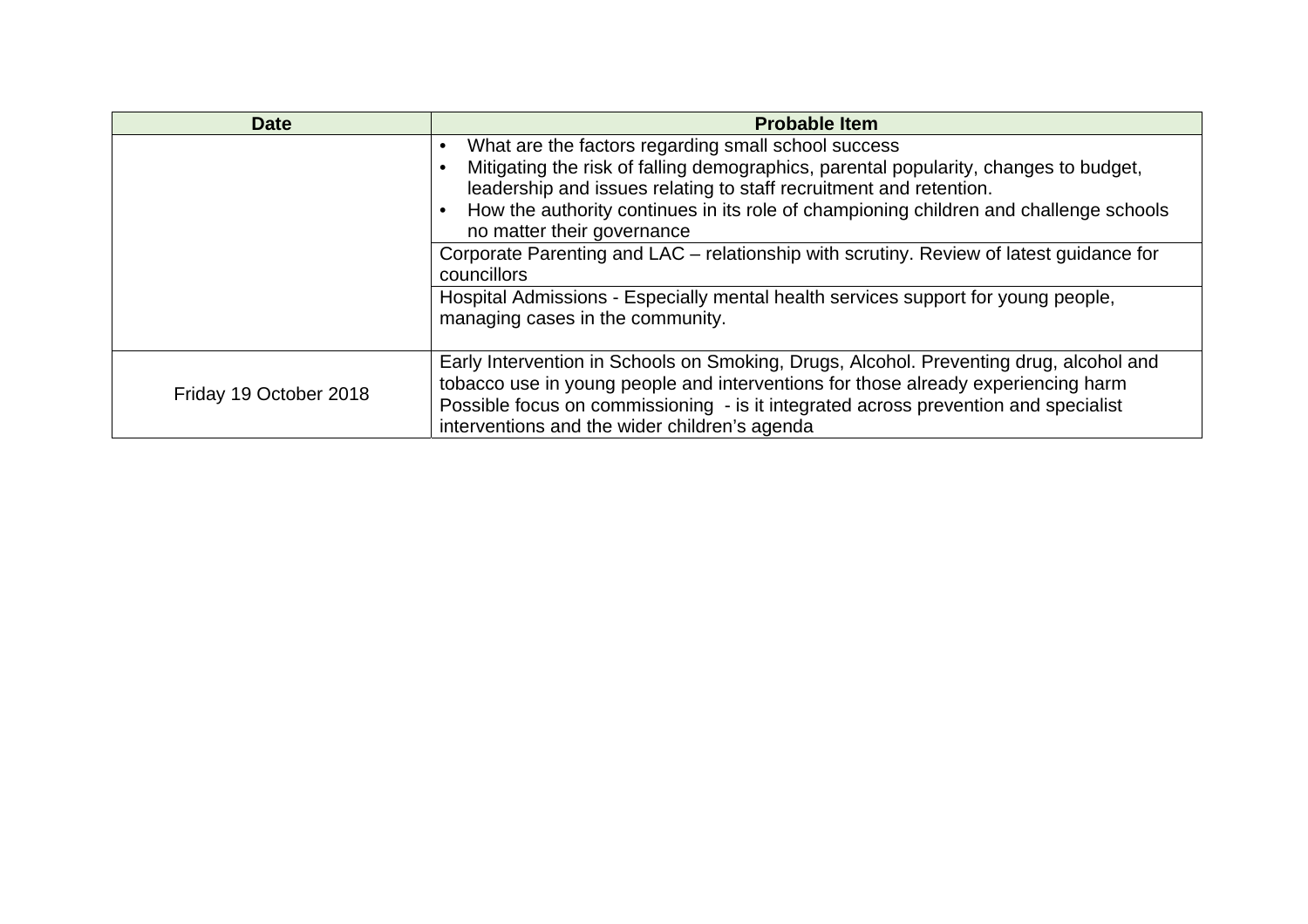#### **YP Scrutiny Committee Involvement in NY Strategic Plan for Provision of SEND**

The Committee agreed with its Chair's suggestion that scrutiny review the SEND Strategic Plan proposals. This paper highlights the key considerations and options.

# **1. Thoughts on Scrutiny Role**

# **Critical Friend**

- Advising the Executive on the merits of the proposals.
- Can be expected to reach a views on proposed service change, and its impact in the longer term.
- The possibility and likelihood of scrutiny reaching a definitive view on the final CYPS recommendations depends on the timetable.

# **Local Interest and responsibility**

- Committee is a consultee, but not a decision maker.
- There is an expectation that scrutiny members will put themselves in the position to be able to comment upon hat service change means for locality and service users.

#### **Holding the Executive to account**

Compliance and Assurance eg scrutiny evaluates the consultation process.

# **2. First Scrutiny meeting: 19 January (currently scheduled Mid cycle briefing date)**

# **Governance Issues/Considerations**

- Predicted level of member attendance (not scheduled meeting)
- The authority of the meeting is limited. It is not a formal meeting in public

# **Format**

- Both Janes to attend.
- We need only use can use the consultation document as a centrepiece for informal briefing and discussion session.
- At the moment would be informal briefing. Not in public.
- Likelihood is an invitation extend to all committee members.

# **Probable Content at the briefing – what Jane and Jane will do**

- Explain the service change understanding the proposals a broadened version of the members' seminar, but centred on the consultation document.
- Statutory context, guidance, best practice considerations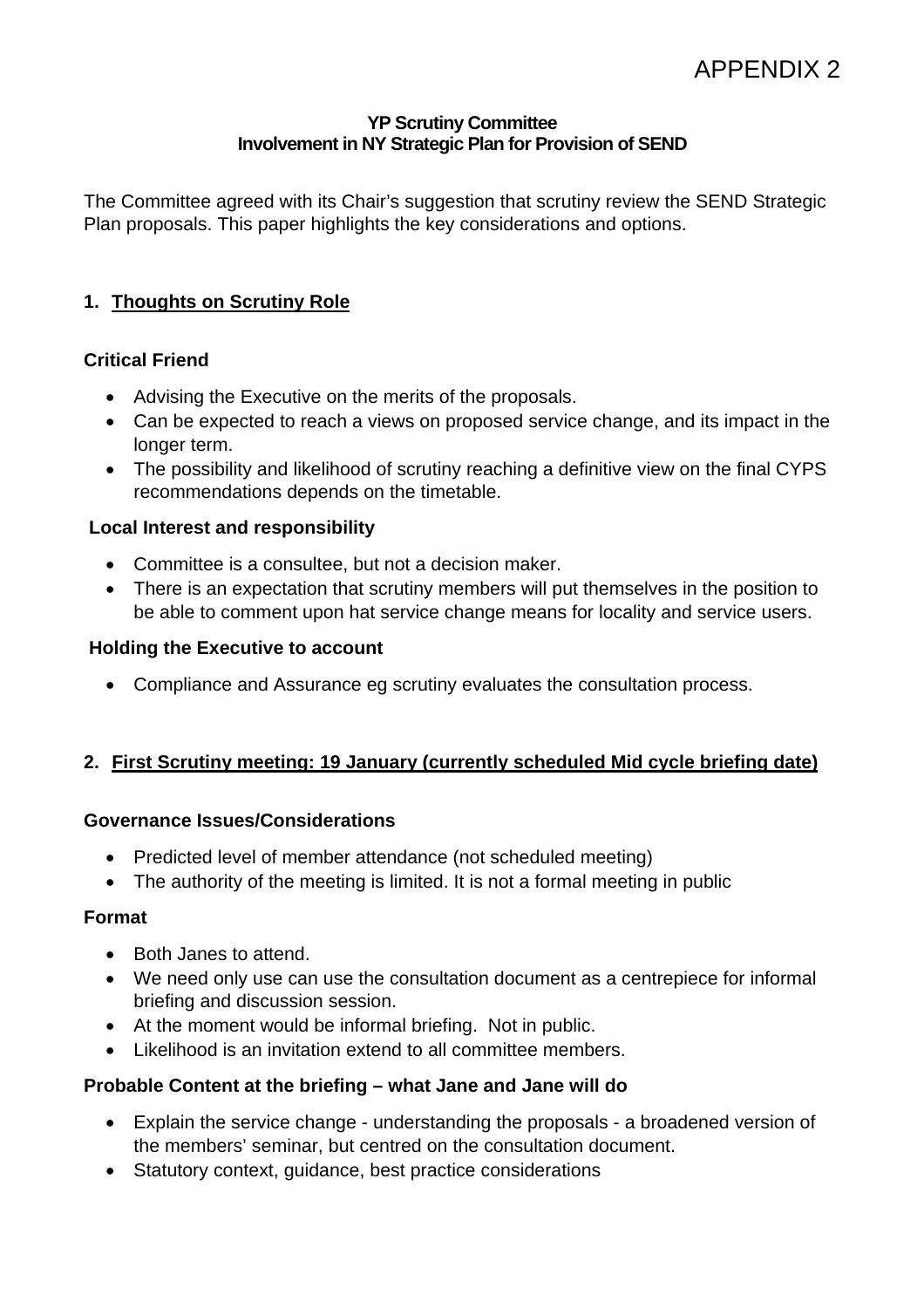- Existing provision how it will change. What will be different and why.
- Help members understanding the values and principles behind them.
- Get the message across that the proposals are a package, incorporating a number of related service areas
- Understanding the relationship between the strategic plan and the Capital Plan

# **What members will do – the committee as a consultee**

- Are proposals they fit for purpose best practice, modern, thought through. Are they coherent, sufficiently ambitious
- Why what does it mean for localities and service users
- Are they consistent with how we go about business strategically in relation to our strategic objectives - inclusion young and Yorkshire

# **What members will do - Assurance**

- How the initial informal engagement phases shaped the consultation document proposals and approach.
- A view on the formal consultation as an effective process

# **Probable Outcome**

Members reach conclusions and ask for statement to be drafted (RB) and submitted, under Chairman's name, to PH/directorate

# **3. Second Scrutiny (Committee) meeting**

# **Key dates**

- Executive meeting early March 2017
- Report published on end February

# **Purpose**

Follow up to view taken at first meeting. Committee reaches a definitive, overall view on the proposals, based on previous position, but including commentary on:

- If the proposals have changed
- A view on how the responses handled
- Is there evidence that people understood and are behind the proposals
- Have concerns been addressed
- Any proposals which improvement resulting in changes will be measured

# **Issues/Consideration**

- Will be formal meeting in public
- Must make it clear that scrutiny is an alternative source of lobbying; that is not scrutiny's role

# *Option A: Committee meets before Executive report published ie before 26 February*